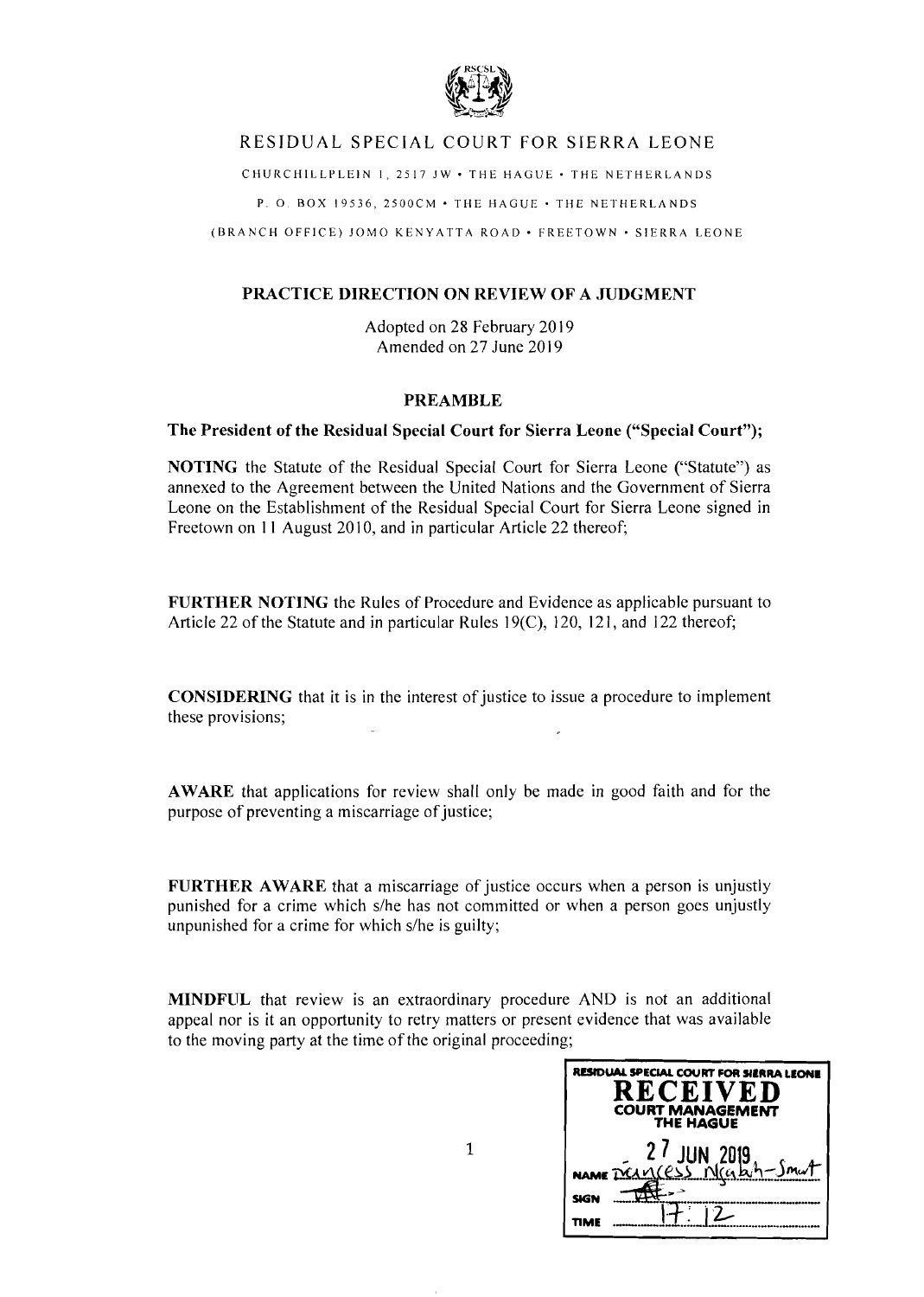**HEREBY ISSUES** this Practice Direction on Review Proceedings Before the Residual Special Court for Sierra Leone:

#### **1. PRINCIPLES**

This practice direction is informed by the principle of Finality of Judgment, and subject to the principles that:

- (A) an innocent person should not be punished;
- (B) a person who should have been pronounced guilty should not escape punishment.

#### **2. DEFINITIONS**

| Applicant                | The Convicted Person or the Prosecutor;                                                                                                                                       |
|--------------------------|-------------------------------------------------------------------------------------------------------------------------------------------------------------------------------|
| <b>Fact:</b>             | An act, event or circumstance or incident,<br>as distinguished from a legal point,<br>opinion, consequence or interpretation or<br>a mixed issue of fact and law;             |
| New fact:                | A fact not known to the moving party at<br>the time of the original proceedings which<br>has been discovered within a reasonable<br>time prior to the application for review; |
| Decisive factor          | A point or fact that settles something<br>conclusively;                                                                                                                       |
| <b>Original Decision</b> | Judgment on conviction or acquittal as<br>affirmed or unchallenged on appeal;                                                                                                 |
| Party                    | The Prosecutor or the Convicted Person;                                                                                                                                       |
| <b>President</b>         | The President of the Residual Special<br>Court for Sierra Leone.                                                                                                              |

### **3. APPLICABILITY**

This Practice Direction shall apply immediately upon its entry into force to any proceedings for review brought before the Residual Special Court for Sierra Leone.

# **4. ELIGIBILITY FOR REVIEW**

Review is available where there exists a final judgment.

# **5. ELEMENTS.**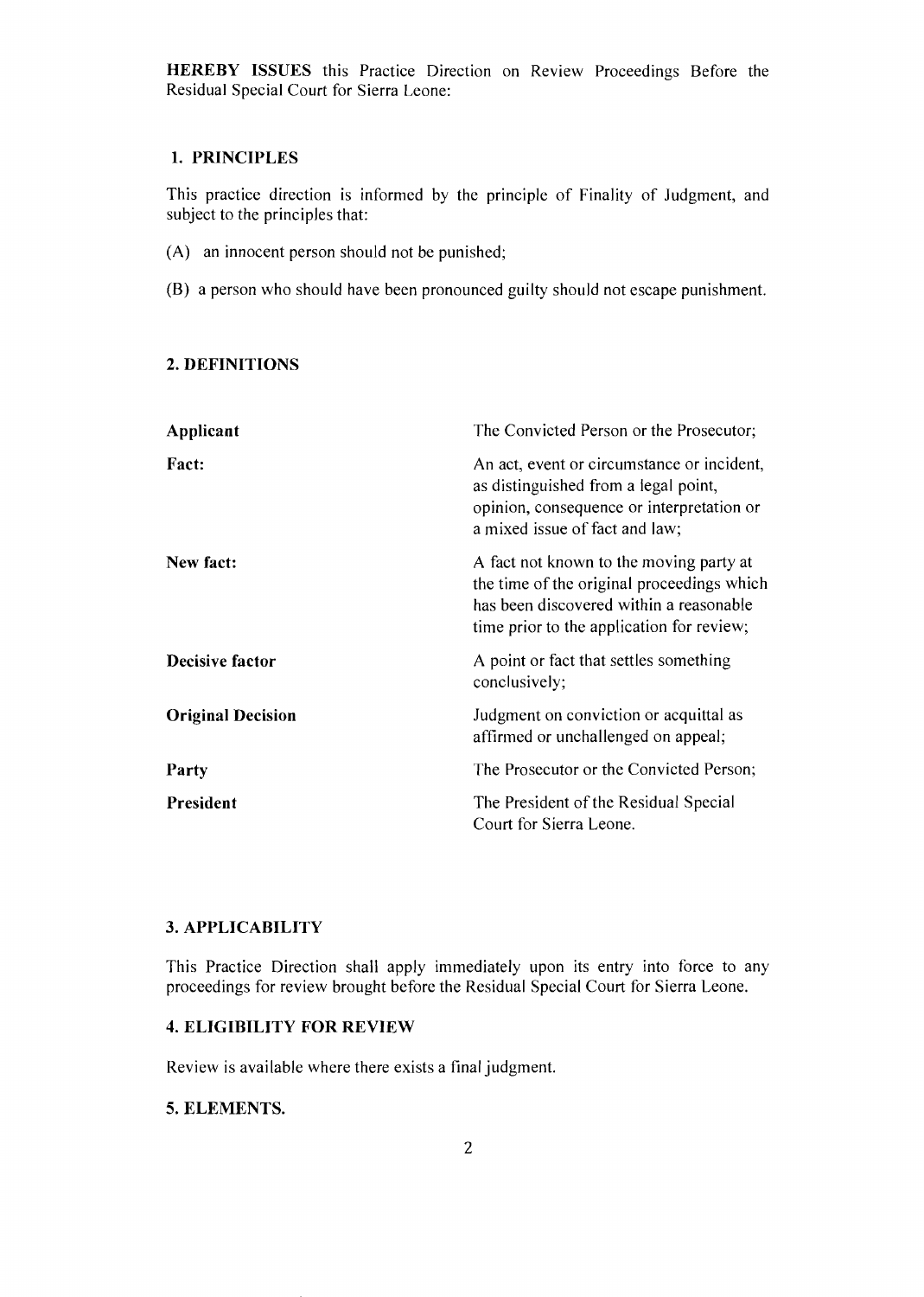The Party moving for review has the burden of proving each of the following elements:

(A) A fact has been discovered; and

(B) That fact is true; and

(C) That fact is new as defined in Section 2; and

(D) That fact was not known at the time when the final decision of the proceedings before the Special Court was made or though known to the moving party is of such strength or impact that it would affect the original verdict and to ignore it would lead to a miscarriage of justice; and

(E) That fact could have been a decisive factor in reaching the original decision as to guilt, when considered with all other relevant facts already proven beyond a reasonable doubt in the original decision; and

(F) That fact, if proven, could increase or decrease the original sentence.

#### 6. **BURDENS**

(A) An Applicant who asserts that the conviction was wrong and that punishment should be reduced or vacated must prove that there is a reasonable basis to conclude the existence of the new fact and that because of the new fact the Convicted Person has not committed a crime for which he was convicted in the Original Decision.

(B) An Applicant who asserts that the acquittal was wrong and that punishment should be increased must prove beyond a reasonable doubt the existence of the new fact and that because of the new fact the Convicted Person committed a crime for which he was acquitted in the Original Decision.

### 7. **APPLICATION PROCESS**

(A) The Applicant shall apply for review of the judgment by completing Form A and submitting it together with any supporting documentation to the President as soon as is practical after the Applicant has become aware of the new fact;

(B) The President shall consider the application and supporting documents. The President may seek further and better particulars from the Applicant;

(C) The President shall direct the Registrar to serve the application and the supporting evidence on the other party. The other party may, on application through the President, seek further and better particulars from the Applicant;

(D) The other party may file a Response to the application for review. Any such Response shall be filed within forty days of service of the Application and supporting documents.

(E) The Applicant may file a Reply to the Response. Any such Reply shall be filed within fifteen days of the service of the Response.

### **8. PRELIMINARY EXAMINATION**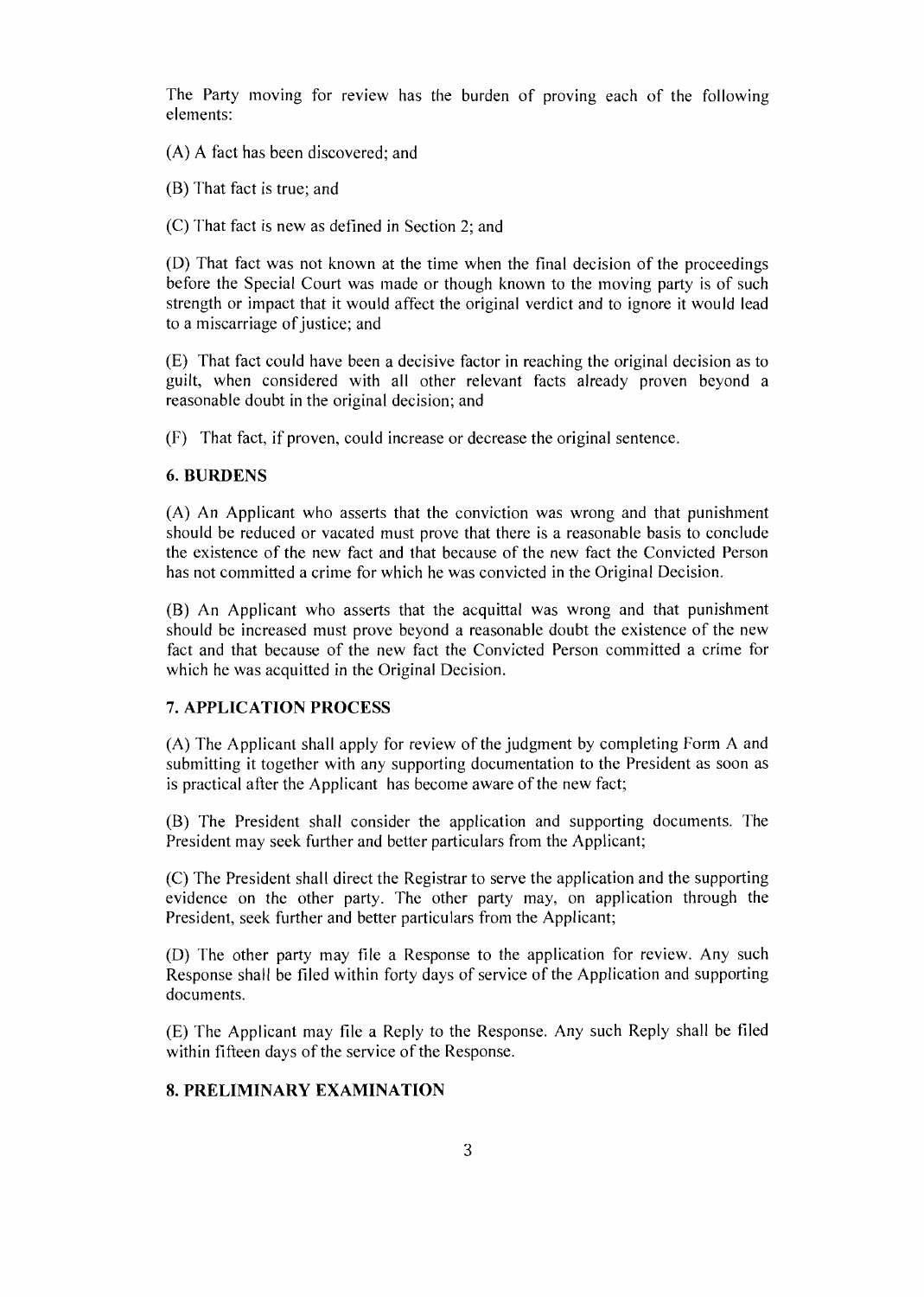(A) The President shall receive and review the Application together with all the documentation submitted in support, and the Response and the Reply, if any, and determine whether the Applicant will meet the required burden of proof in establishing that:

(I) The proffer is of a fact, as defined under section 2 above;

(2) That fact is new, that is, was not known at the time when the final decision of the proceedings before the Special Court was made and its discovery was made within a reasonable time of the application;

(B) If the Applicant fails to establish the existence of a new fact, as herein defined, the President or her/his designee shall reject the Application as unfounded and issue a reasoned decision.

(C) If the Applicant establishes the existence of a new fact, as herein defined, the President shall determine whether, assuming the fact to be true

(I) That fact could have been a decisive factor in reaching the original decision, when considered with all other relevant facts already proven beyond a reasonable doubt *in* the original decision; and

(2) The new fact proffered by the Applicant could have reduced the punishment imposed on the Convicted Person or could have led to the acquittal of the convicted person because:

(a) Had the trial panel had the new fact, it could have acquitted the convicted person of all charges; or

(b) Had the trial panel had the new fact, it could have acquitted the convicted person on one or more counts AND that acquittal could have lessened the punishment; or

(3) The new fact proffered by the Applicant could have increased the punishment imposed on the Convicted Person because, had the trial panel had the new fact, it could have convicted the person beyond a reasonable doubt of the previously acquitted charge AND that conviction could have increased punishment.

(D) If, after applying the procedure set out in this Section the President or her/his designee determines that the application is unfounded s/he shall reject the application and issue a reasoned decision.

#### **9. REVIEW DETERMINATION**

(A)If, after applying the procedure set out in Section 8 the President or her/his designee determines that the application has merit s/he shall reconvene the original Trial Panel or convene a different panel of judges in accordance with Article  $13(1)$  of the Statute to adjudicate the application;

(B) The Chamber or panel shall determine if the Applicant has established the elements in Section 5;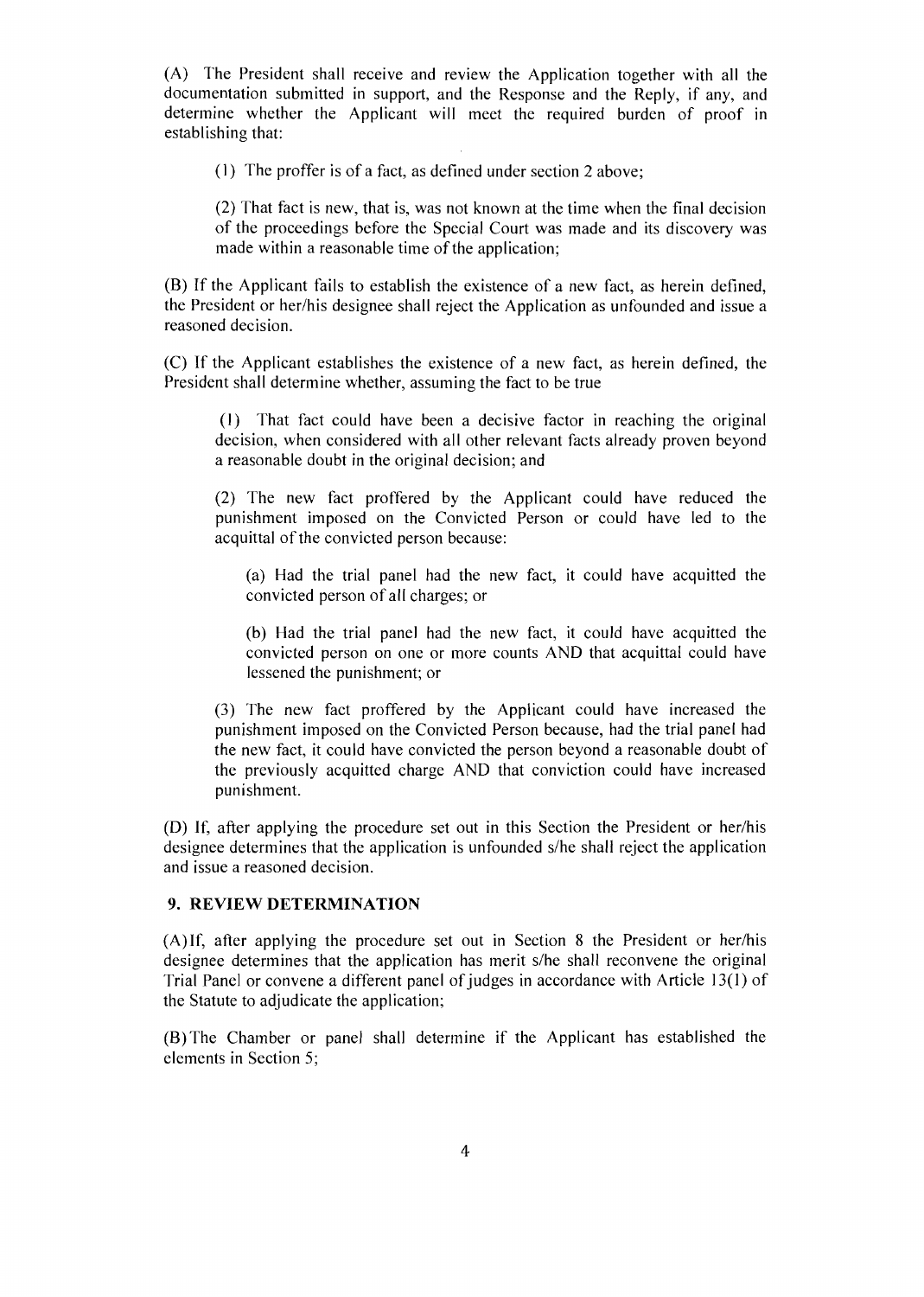(C) The Chamber or panel shall limit the evidentiary inquiry to proof of the new fact in light of the presumption of correctness of the facts established in the original judgment;

(D) The Chamber or panel shall determine what effect, if any, the new fact, once proven, has on the guilt and punishment of the convicted person;

(E) If the Applicant fails to establish by the requisite burden of proof:

- (1) any of the elements entitling the Applicant to a review; or
- (2) the fact itself; or
- (3) that the new fact has any impact on punishment;

the Chamber or panel shall dismiss the Application for review and issue a reasoned decision;

(F) If the Applicant successfully establishes, by the requisite burden of proof:

(1) that all the elements entitling the Applicant to review have been met; and

- (2) the fact itself; and
- (3) that the new fact impacts punishment;

the Chamber or panel shall issue a reasoned decision correcting the Original Decision regarding culpability and adjust the Sentence accordingly

## 10. APPEAL

The judgment of a Trial Chamber or Panel may be appealed, in accordance with the provisions of Part VII and Rule 122 of the Rules of Procedure and Evidence.

## 11. ANNEXES

Annex A: Form A --Application for Review

This Practice Direction shall enter into force on the 28<sup>th</sup> day of February 2019.

an<br>Santa general meneri Mar Justice Jon Kamanda

President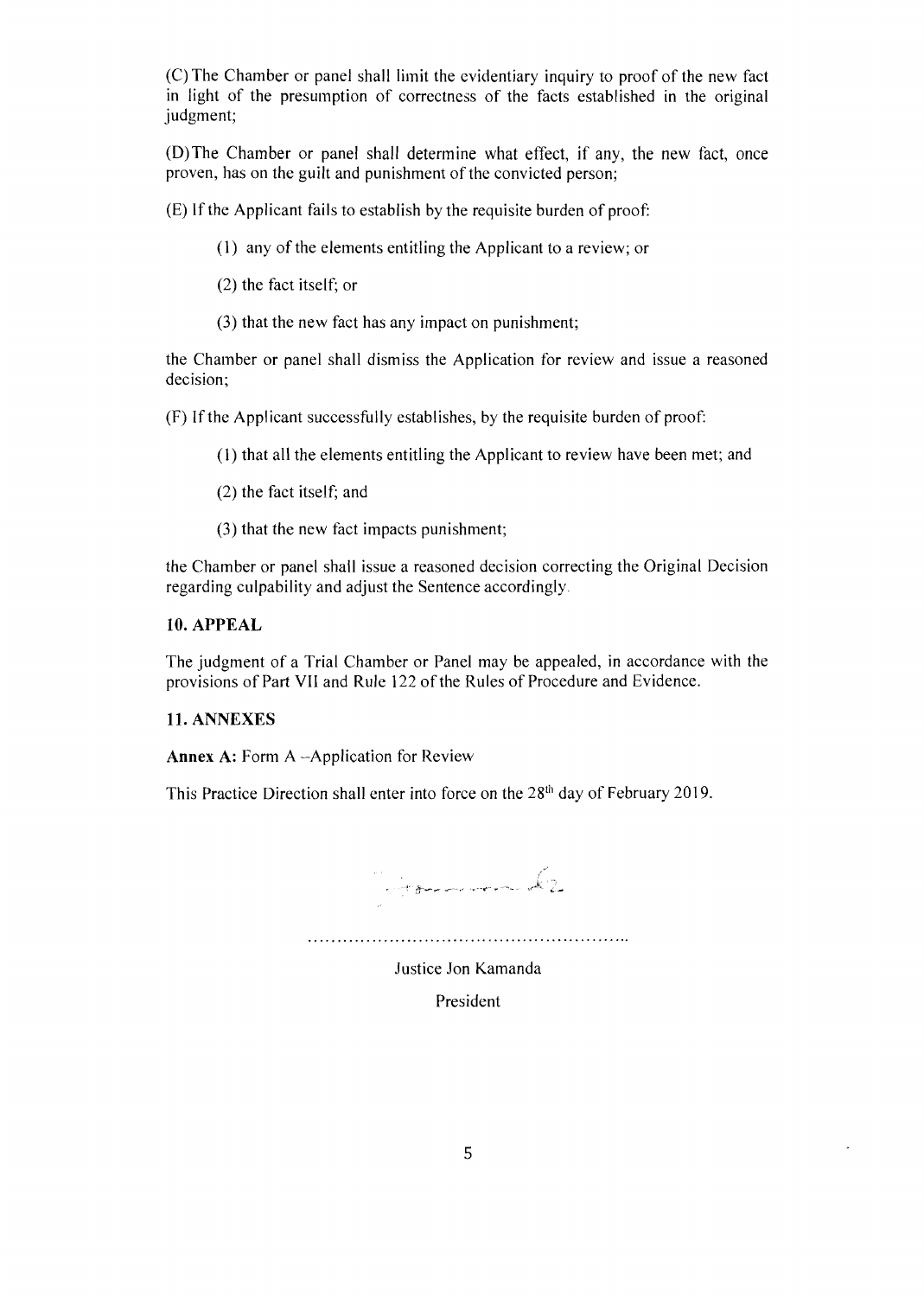# ANNEX A - APPLICATION FORM REQUESTING REVIEW

This application is made by:

| Convicted Person |  |
|------------------|--|
| YES / NO         |  |
| Prosecutor       |  |
| YES / NO         |  |

# SECTION A - PERSONAL INFORMATION REGARDING CONVICTED PERSON

Name of Convicted Person:

Alias or other Name/s:

Address:

Date of Birth:

Conviction/s:

In Custody/Not in Custody:

Person Making Application on behalf of the Convicted person (if other than Convicted person himself):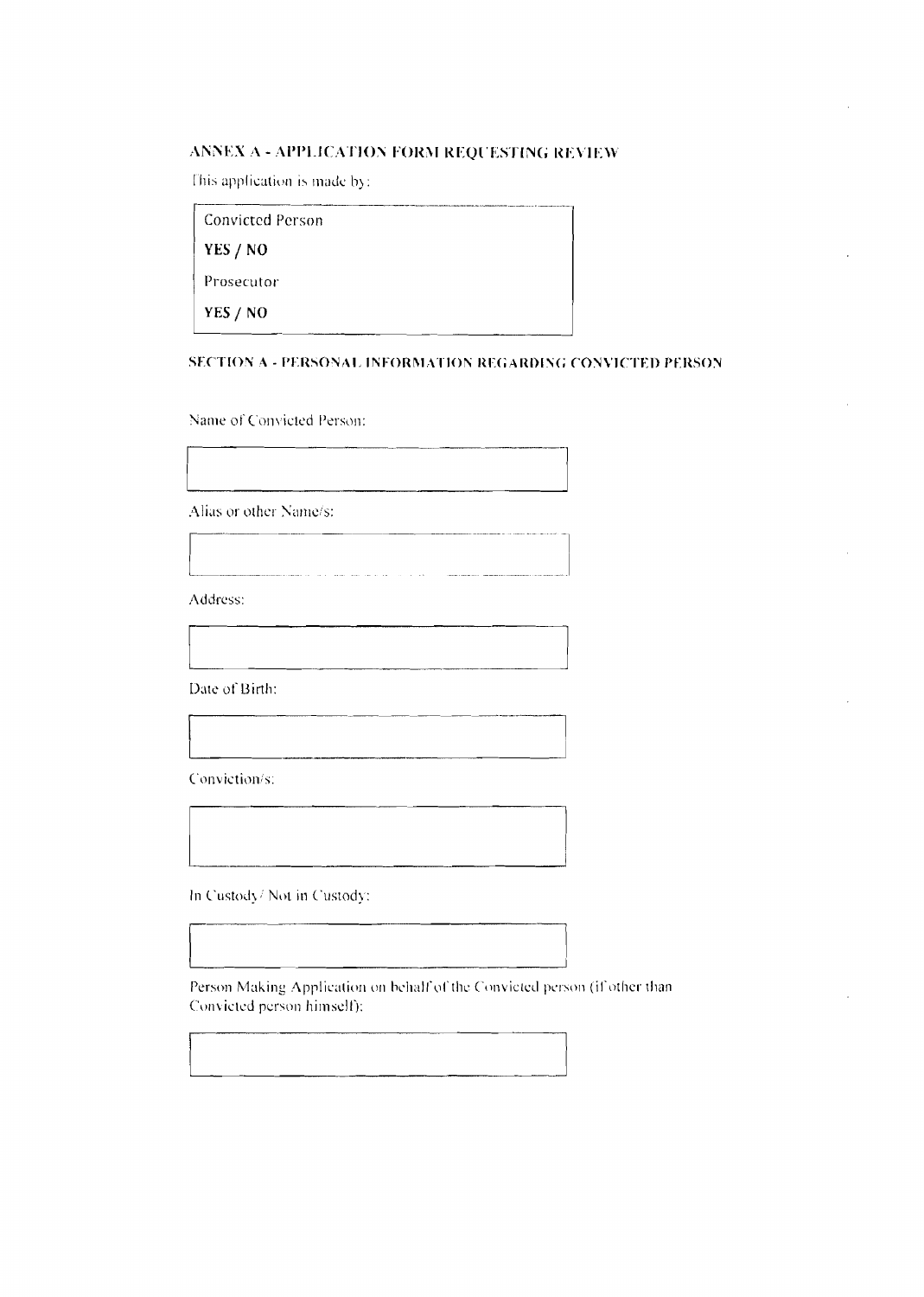Relationship to Convicted Person:

If Applicant is the Prosecutor: The Representative/Prosecutor's contact details Address:

Fmail address:

Telephone number:

# **SECTION B TO BE COMPLETED BY COURT**

TRIAL

Date of Original Trial Decision:

Plea:

Guilty/Not Guilty:

Names and Addresses of Counsel:

Date of Conviction or Acquittal:

Date of Sentence: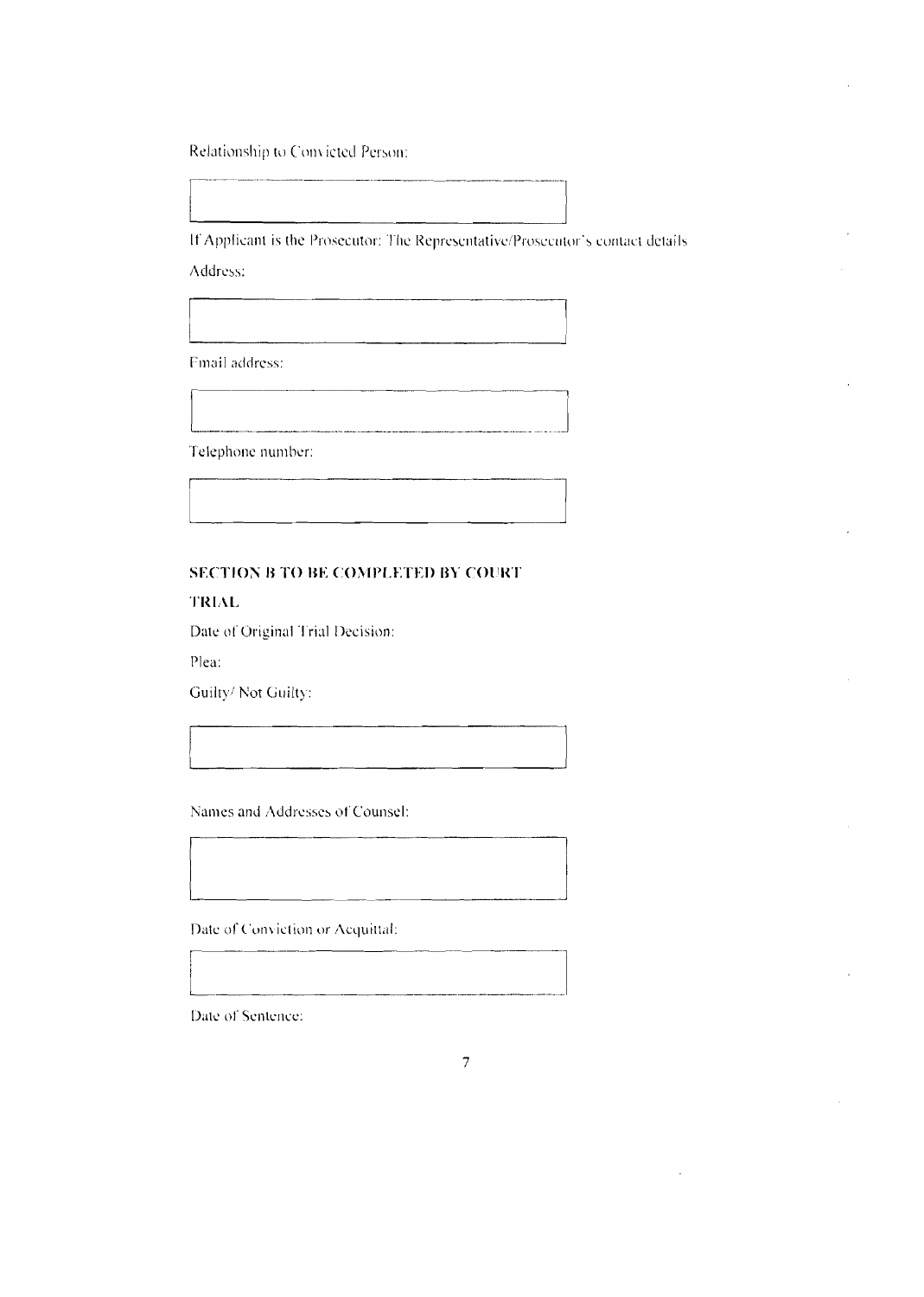### **APPEALS CHAMBER**

Date Appeal Filed:

Date of Decision of Appeals Chamber:

#### **SECTION C THE NEW FACT (S)**

Description of the New Fact (s) that Support this Application

Details of when the Applicant became aware of the New Fact(s) that Support this Application

Details of how the Applicant became aware of the New Fact(s) that Support this Application

Details of the Conviction Counts to which the new facts are relevant